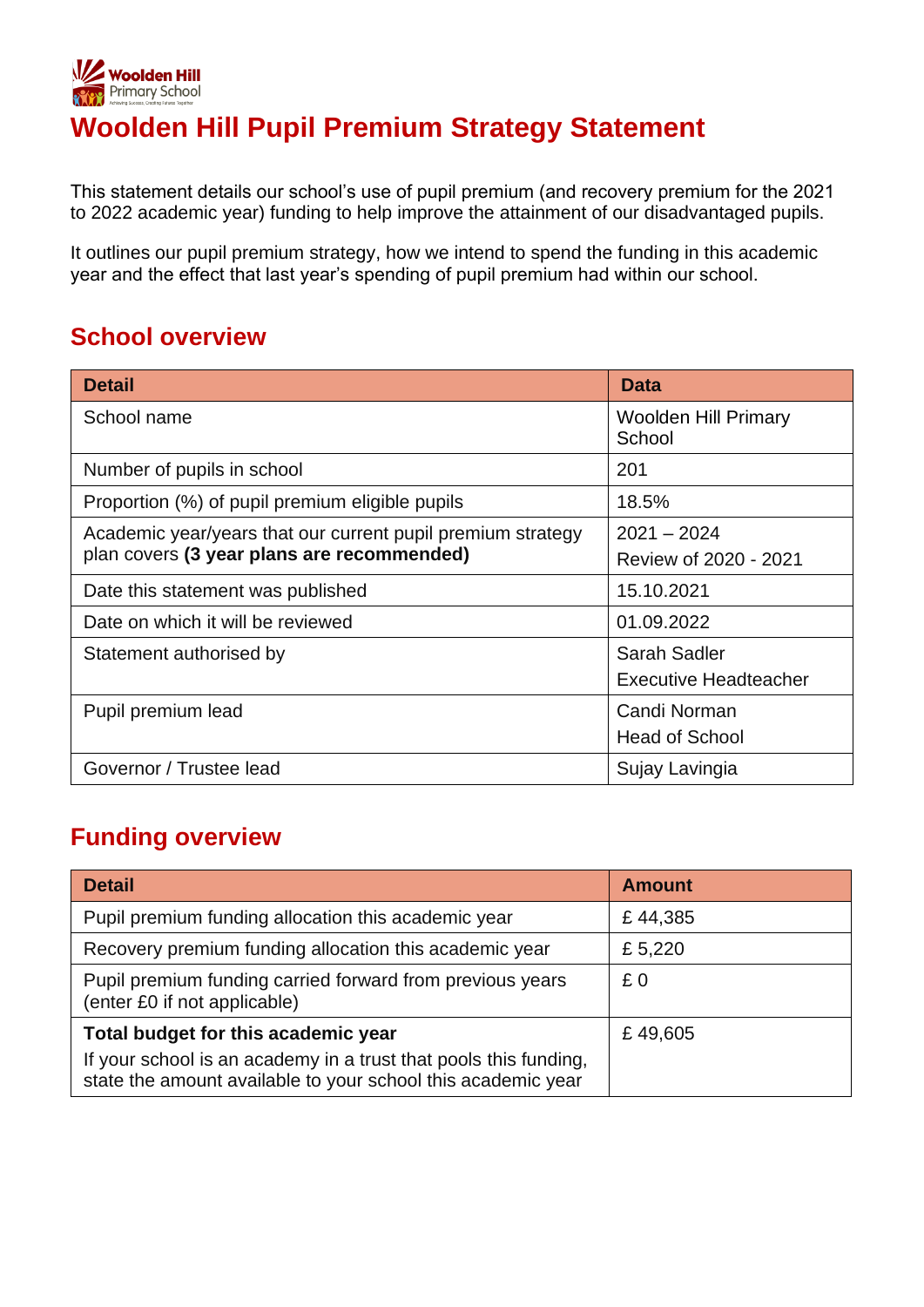# **Part A: Pupil premium strategy plan**

## **Statement of intent**

Woolden Hill Primary School is a vibrant primary school in Leicestershire. All members of our school are committed to providing the very best education possible for our children. We believe that children learn best when they feel valued and are offered a wide range of opportunities. We are dedicated to working with all our stakeholders; children, parents, advisory board and our wider community. Our Intention is to improve the academic outcomes of disadvantaged children of all abilities, irrespective of their background or the challenges they may face. The focus of our strategy is to ensure that we support disadvantaged pupils to achieve high attainment across all subject areas.

We invest the majority of our allocated Pupil Premium allowance high quality teaching and Wellbeing – we believe as a school, that this matters most. The quality of education that we provide our children, is the biggest driver when we consider the impact of pupil attainment and ensuring that they are ready to learn is key. We ensure that support and interventions are targeted and backed up by research.

Pupil Premium has a high profile in our school and our Head of School runs the Pupil Premium Networks for our trust and is a Pupil Premium Reviewer. Our school is supported by the Advisory Board, with a lead Advisory Board member who has worked alongside the Pupil Premium lead on school projects. As a school we strongly believe that all stakeholders have a part to play and we work closely with our community, Advisory Board and pupils to ensure that our offer supports all pupil premium pupils. We ensure that pupils of all abilities are supported and challenged to ensure progress, this includes interventions to close the gap as well as to those targeted at pupils who are learning at a greater depth level.

Our SLT monitor the impact interventions and ensure that all staff are accountable for the attainment and progress children in receipt of pupil premium through half termly pupil progress meeting, the use of Insight and regular reporting to the Advisory Board. To ensure that we use the school's resources to improve the attainment of disadvantaged pupils for this current year, we have considered evidence on what will have the most impact for our children using educational research such as EEF Teaching and Learning Toolkit.

At Woolden Hill, we understand and recognise that barriers to achievement take a variety of forms and we look for individual ways to support each child to achieve their very best. We do this by offering our children a wide range of opportunities and ensuring that these are accessible for everyone.

We use an evidence-based approach to inform our thinking and to ensure that the allocation is used effectively. To ensure they are effective we will:

- Ensure all disadvantaged pupils are challenged
- Monitor progress and intervene when needs are identified
- Raise expectations of staff
- Ensure that our approach is supported by all stakeholders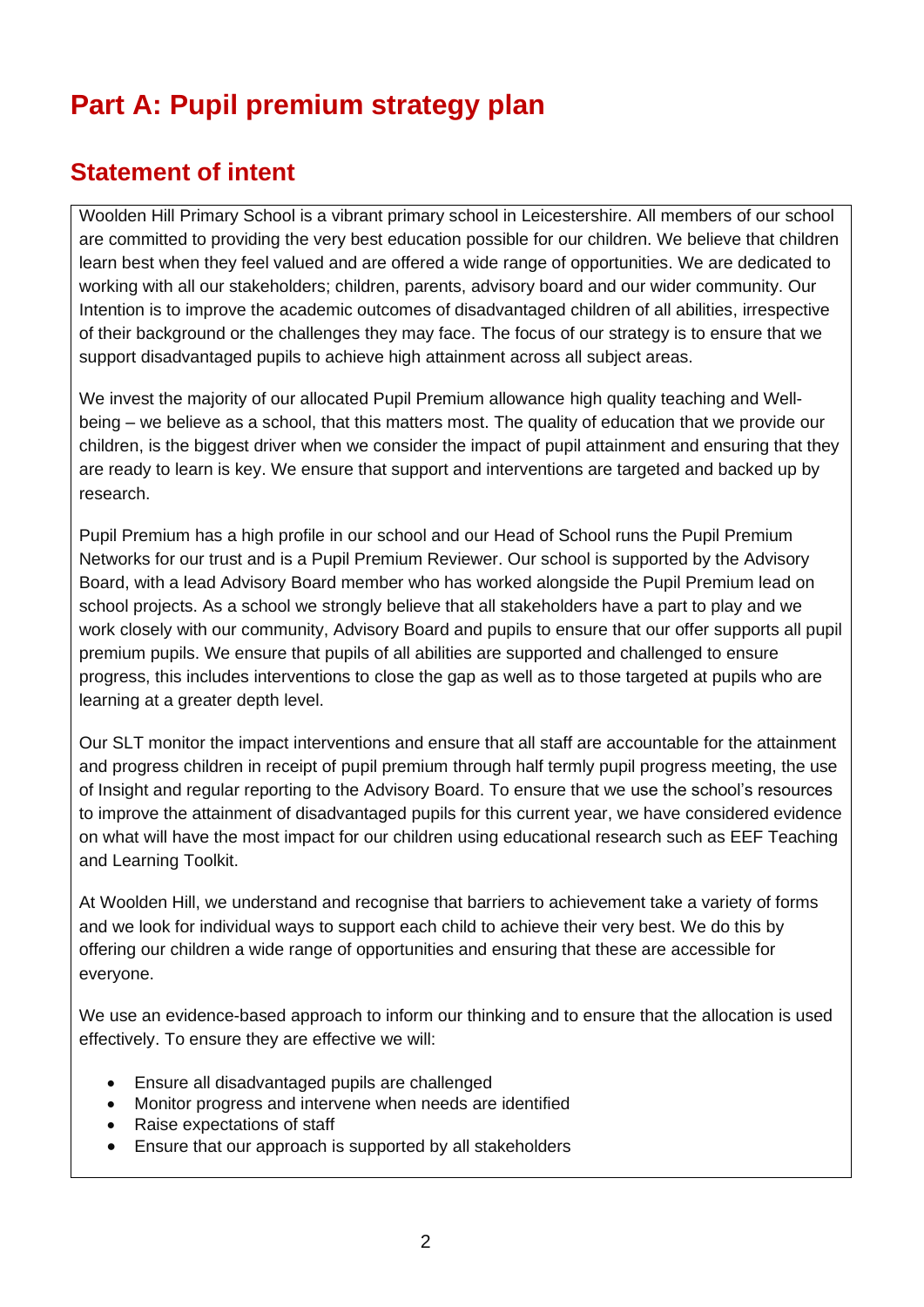# **Challenges**

This details the key challenges to achievement that we have identified among our disadvantaged pupils.

| <b>Challenge</b><br>number | <b>Detail of challenge</b>                                                                                                                                                                                                                                                                                                                                                                                                                                  |
|----------------------------|-------------------------------------------------------------------------------------------------------------------------------------------------------------------------------------------------------------------------------------------------------------------------------------------------------------------------------------------------------------------------------------------------------------------------------------------------------------|
| 1                          | Our observations and assessments indicate that the education and well-being of our<br>disadvantaged pupils and some of our more vulnerable pupils has been negatively<br>impacted by school closures due to Covid-19 than for other pupils. This has lead to<br>significant gaps, leading to pupils falling further behind age related expectations,<br>especially for writing.                                                                             |
| $\overline{2}$             | Assessments, observations, and discussions with pupils indicate that disadvantaged<br>pupils have greater difficulties with phonics than their peers. This negatively impacts<br>on their early reading development. Over the last 3 years, 50-65% of pupils have<br>achieved a score of 32 or higher in phonics screenings compared to 75-90% of non-<br>disadvantaged pupils.                                                                             |
| 3                          | Assessments, both internal and external indicate that reading progress among<br>disadvantaged pupils is significantly below that of the non-disadvantaged pupils.<br>Over the last 3 years, 28-43% of disadvantaged pupils achieved age related<br>expectations compared to 73-86% of non-disadvantaged pupils in the end of KS2<br>assessments.                                                                                                            |
| 4                          | Assessments, both internal and external indicate that writing progress among<br>disadvantaged pupils is significantly below that of the non-disadvantaged pupils.<br>Over the last 3 years, 41-71% of disadvantaged pupils achieved age related<br>expectations compared to 73-95% of non-disadvantaged pupils in the end of KS2<br>assessments.                                                                                                            |
| 5                          | Assessments, both internal and external indicate that maths progress among<br>disadvantaged pupils is significantly below that of the non-disadvantaged pupils.<br>Over the last 3 years, 42-53% of disadvantaged pupils achieved age related<br>expectations compared to 84-94% of non-disadvantaged pupils in the end of KS2<br>assessments.                                                                                                              |
| 6                          | Our assessments, observations, discussions with pupils and whole school well being<br>survey indicate an increase in social and emotional issues for disadvantaged pupils,<br>due to friendship concerns, online issues and an increase in isolation. This has<br>impacted our disadvantaged pupils and teacher referrals have increased by 27% in<br>the last 12 months. We have 40 pupils requiring additional support, 33 of these are<br>disadvantaged. |
| $\overline{7}$             | Our attendance data over the last 3 years indicate that the attendance of our<br>disadvantaged pupils has been between 1.63% and 3.27% lower than for non-<br>disadvantaged pupils. Our observations and research from the EEF show that<br>absenteeism impacts disadvantaged pupils progress negatively.                                                                                                                                                   |
| 8                          | Assessments, observations and discussions with pupils indicate underdeveloped<br>oral language skills and vocabulary gaps among disadvantaged pupils, leading to<br>increasing SALT needs for pupils entering EYFS or those pupils who are new to the<br>school.                                                                                                                                                                                            |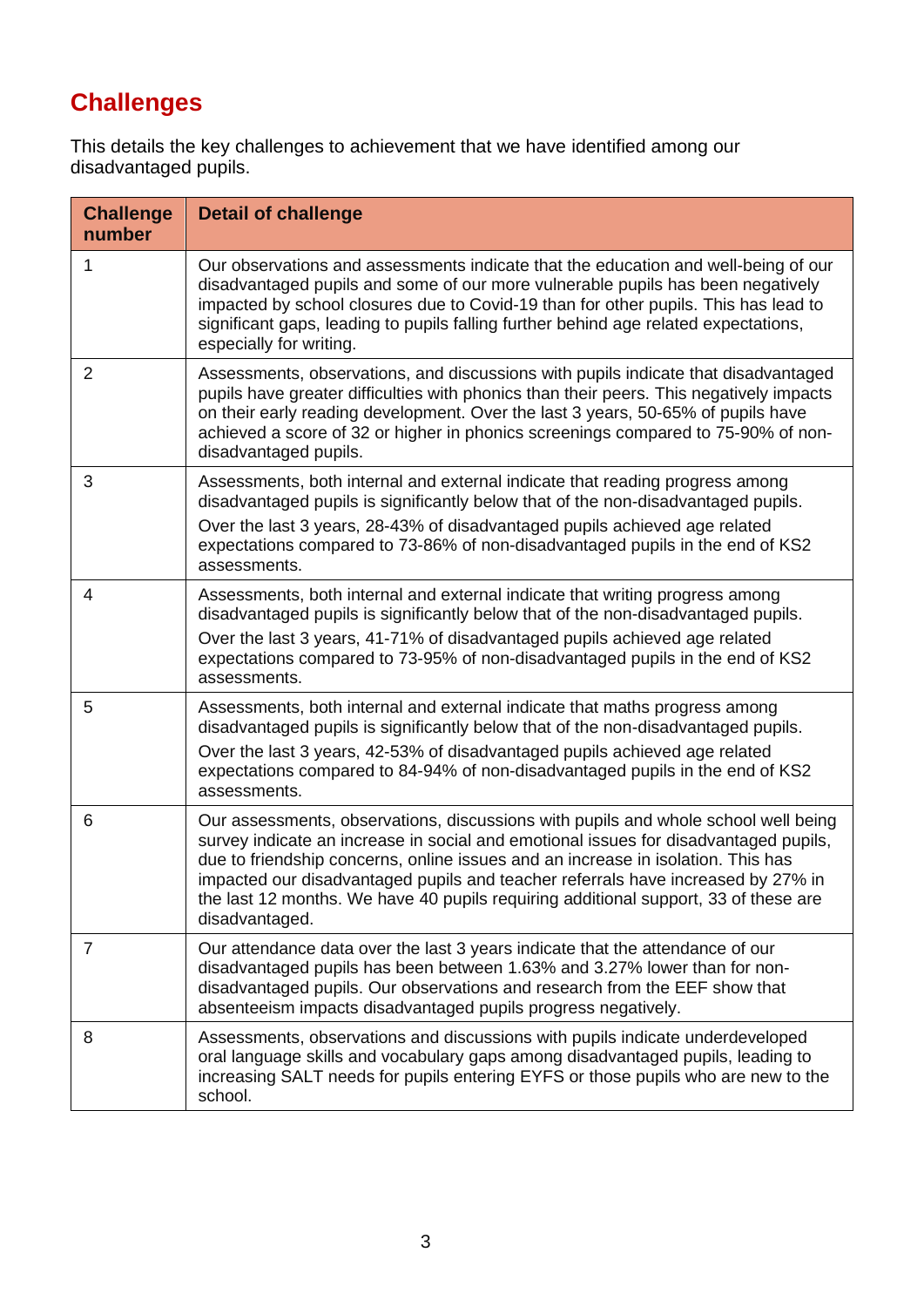### **Intended outcomes**

This explains the outcomes we are aiming for **by the end of our current strategy plan**, and how we will measure whether they have been achieved.

| <b>Intended outcome</b>                                                                                         | <b>Success criteria</b>                                                                                                                                                                                                                      |
|-----------------------------------------------------------------------------------------------------------------|----------------------------------------------------------------------------------------------------------------------------------------------------------------------------------------------------------------------------------------------|
| Improved oral language skills and<br>vocabulary among disadvantaged pupils                                      | Assessments and observations indicate improved oral<br>language skills among disadvantaged pupils. 80% of<br>disadvantaged pupils in EYFS reach listening,<br>speaking and attention and understanding                                       |
| Improve phonics attainment among our<br>disadvantaged pupils.                                                   | Phonics outcomes increase each year and in 2023/24<br>show that more than 85% of disadvantaged pupils met<br>the expected standard.                                                                                                          |
| Improved reading attainment among<br>disadvantaged pupils at the end of KS2                                     | KS2 reading outcomes for 2023/24 show that more than<br>80% of disadvantaged pupils met the expected<br>standard.                                                                                                                            |
| Improved writing attainment among<br>disadvantaged pupils at the end of KS2                                     | KS2 writing outcomes for 2023/24 show that more than<br>80% of disadvantaged pupils met the expected<br>standard.                                                                                                                            |
| Improved maths attainment among<br>disadvantaged pupils at the end of KS2                                       | KS2 maths outcomes for 2023/24 show that more than<br>80% of disadvantaged pupils met the expected<br>standard.                                                                                                                              |
| To achieve and sustain increased<br>attendance for all pupils, particularly our<br>disadvantaged pupils         | Sustained high attendance from 2023/24 demonstrated<br>by:<br>The overall absence rate of all pupils being no more<br>than 2.5% and the attendance gap between<br>disadvantaged pupils and non-disadvantaged pupils<br>being reduced by 1.5% |
| To achieve and sustain improved<br>wellbeing for all pupils, with a particular<br>focus on disadvantaged pupils | High levels of pupil wellbeing by 2023/24 demonstrated<br>by:<br>Student voice, parent and pupil survey<br>Observations<br>$\bullet$<br>Reduction in incidents recorded on CPOMs<br>Increased participation in enrichment activities.        |

### **Activity in this academic year**

This details how we intend to spend our pupil premium (and recovery premium funding) **this academic year** to address the challenges listed above.

#### **Teaching (for example, CPD, recruitment and retention)**

Budgeted cost: £5,105

| <b>Activity</b>                      | Evidence that supports this approach                                                                                                        | <b>Challenge</b><br>number(s)<br>addressed |
|--------------------------------------|---------------------------------------------------------------------------------------------------------------------------------------------|--------------------------------------------|
| <b>Progress in Reading</b><br>in KS2 | <b>EEF:</b> Research into high reading comprehension strategies<br>shows high impact for very low cost based on very<br>extensive research. | 1, 3                                       |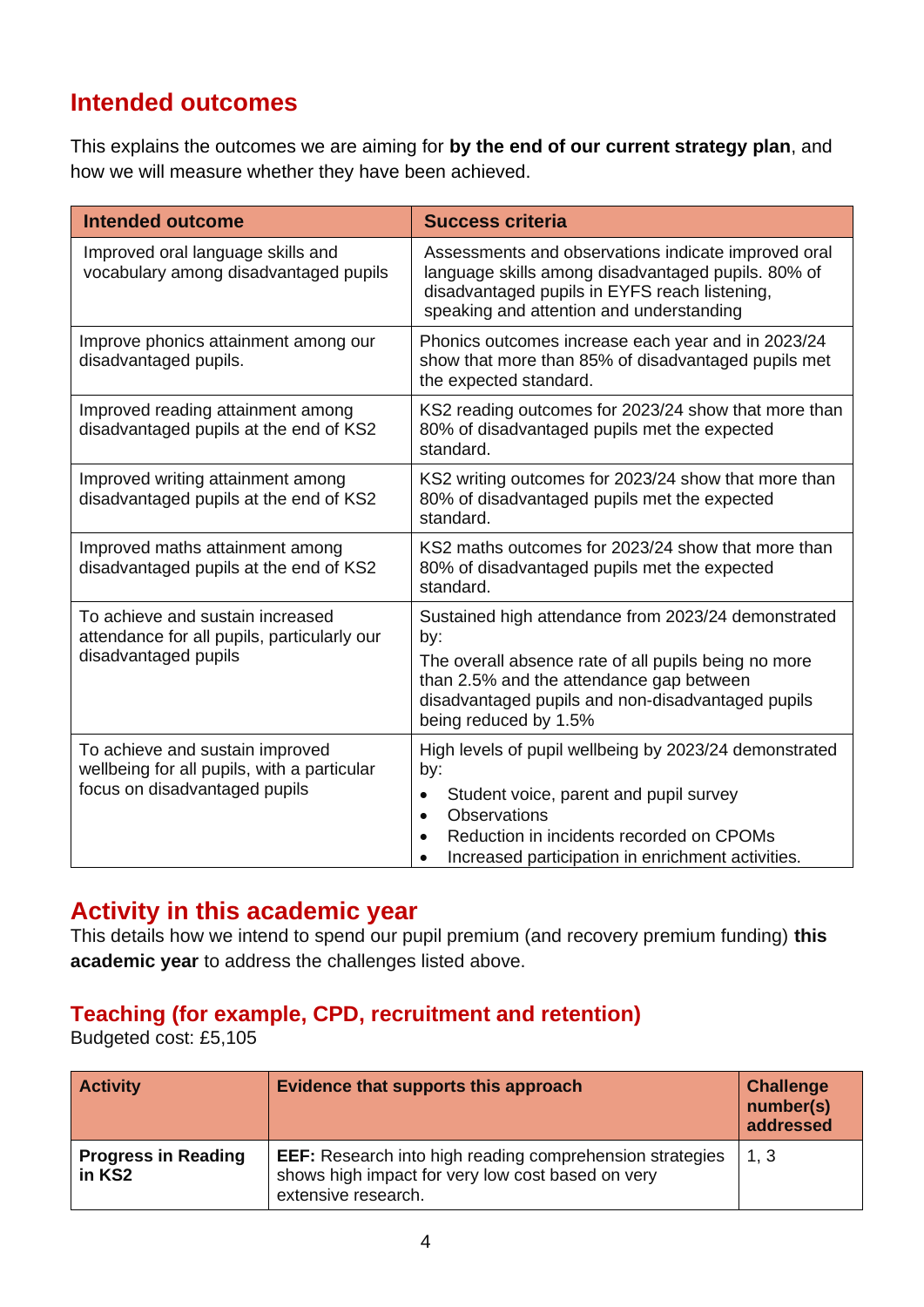| Embed the use of<br>whole class guided<br>reading, daily one to<br>one reading and the<br>use of Accelerated<br>Reader to assess                                                                                                 | Reading comprehension strategies + 6 months Research<br>states it is imperative that the right level of text is identified<br>to support pupil progress, so the use of AR will enable this.<br>Reading comprehension strategies   EEF<br>(educationendowmentfoundation.org.uk)                                                                                                                                                                                                                                                                             |               |
|----------------------------------------------------------------------------------------------------------------------------------------------------------------------------------------------------------------------------------|------------------------------------------------------------------------------------------------------------------------------------------------------------------------------------------------------------------------------------------------------------------------------------------------------------------------------------------------------------------------------------------------------------------------------------------------------------------------------------------------------------------------------------------------------------|---------------|
| <b>Progress in Writing</b><br>Support & training from<br>Lead Practitioner in<br>English to ensure that<br>planning for the<br>teaching of writing is<br>high quality and that<br>feedback is used<br>effectively.               | <b>EEF:</b> Research into strategies shows the following high<br>impacts for low costs.<br>Feedback $+ 6$ months<br>There is much evidence to show that teacher CPD can<br>have a strong impact on student outcomes (Cordingley et<br>al 2015 and Darling-Hammond et al 2017), with studies<br>suggesting gains equating to more than two years'<br>progress in one year.<br>Feedback   EEF (educationendowmentfoundation.org.uk)                                                                                                                          | 1, 4          |
| <b>Progress in</b><br><b>Mathematics</b><br>Continue embed the<br>mastery approach<br>through the use of<br>White Rose Maths to<br>increase mathematical<br>progress.                                                            | <b>EEF:</b> Research into strategies shows the following high<br>impacts for low costs.<br>Feedback $+ 6$ months<br>Mastery Learning + 5 months<br>Metacognition $+ 7$ months<br>Feedback   EEF (educationendowmentfoundation.org.uk)<br><b>Mastery learning   EEF</b><br>(educationendowmentfoundation.org.uk)<br>Metacognition and self-regulation   EEF<br>(educationendowmentfoundation.org.uk)                                                                                                                                                        | 1, 5          |
| <b>Phonics and Early</b><br><b>Reading</b><br>Embed the use of<br><b>RWInc phonics</b><br>scheme to ensure that<br>pupils make good<br>progress in EYFS and<br><b>KS1.</b>                                                       | <b>EEF:</b> Research into high quality synthetic phonics<br>programmes shows high impact for very low cost based on<br>very extensive research.<br>Phonics has a positive impact overall (+5 months) with very<br>extensive evidence and is an important component in the<br>development of early reading skills, particularly for children<br>from disadvantaged backgrounds.<br>Phonics   EEF (educationendowmentfoundation.org.uk)                                                                                                                      | 1, 2          |
| <b>Quality First</b><br><b>Teaching</b><br>To provide high quality<br>teaching for all. To<br>narrow the gap<br>between<br>disadvantaged children<br>and their peers using<br>mastery learning,<br>metacognition and<br>feedback | According to the NFER's research, published November<br>2015, greater success for disadvantaged pupils was<br>associated with schools using fewer strategies<br><b>EEF:</b> Research into strategies shows the following high<br>impacts for low costs.<br>Feedback + 6 months<br>Mastery Learning + 5 months<br>Metacognition $+ 7$ months<br>Feedback   EEF (educationendowmentfoundation.org.uk)<br>Mastery learning   EEF<br>(educationendowmentfoundation.org.uk)<br>Metacognition and self-regulation   EEF<br>(educationendowmentfoundation.org.uk) | 1, 2, 3, 4, 5 |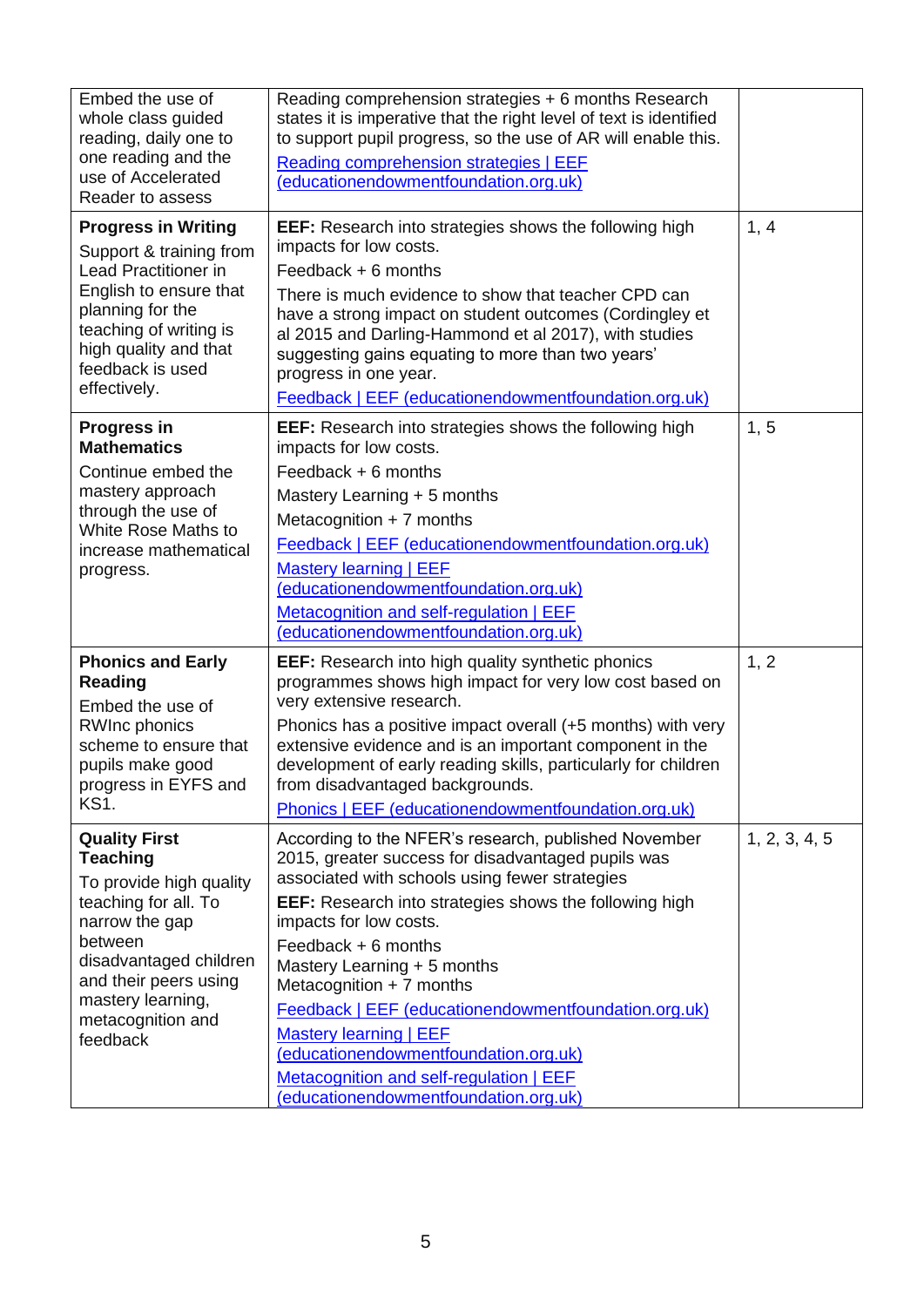### **Targeted academic support (for example, tutoring, one-to-one support structured interventions)**

Budgeted cost: £12,000

| <b>Activity</b>                                                                                                                                                            | Evidence that supports this approach                                                                                                                                                                                                                                                                                                                                                                                                                                                                                                           | <b>Challenge</b><br>number(s)<br>addressed |
|----------------------------------------------------------------------------------------------------------------------------------------------------------------------------|------------------------------------------------------------------------------------------------------------------------------------------------------------------------------------------------------------------------------------------------------------------------------------------------------------------------------------------------------------------------------------------------------------------------------------------------------------------------------------------------------------------------------------------------|--------------------------------------------|
| <b>SALT LSA</b><br>The use of EPIC SALT<br>Support Assistant to identify<br>pupils earlier and target<br>appropriate interventions for<br>all PP children                  | <b>EEF:</b> Research into strategies shows very high impact<br>for very low costs after extensive research<br>Oral Language Interventions + 6 months<br>Oral language interventions   EEF<br>(educationendowmentfoundation.org.uk)                                                                                                                                                                                                                                                                                                             | 1, 8                                       |
| <b>Century &amp; TTRS</b><br>The use of targeted<br>interventions and<br>challenges in mathematics,<br>spelling and reading in<br>small groups with teaching<br>assistants | <b>EEF:</b> Research into strategies shows the following<br>high impacts for low costs.<br>Feedback $+ 6$ months<br>Mastery Learning + 5 months<br>Teaching Assistant interventions + 4 months<br>Small group tuition $+$ 4 months<br>Small group tuition   EEF<br>(educationendowmentfoundation.org.uk)<br><b>Teaching Assistant Interventions   EEF</b><br>(educationendowmentfoundation.org.uk)<br><b>Feedback   EEF</b><br>(educationendowmentfoundation.org.uk)<br><b>Mastery learning   EEF</b><br>(educationendowmentfoundation.org.uk) | 1, 3, 4, 5                                 |
| <b>Phonics interventions</b><br>Use of additional phonics<br>sessions for KS1 and LKS2<br>and the use of Fresh Start<br>in UKS2 in small targeted<br>intervention groups   | <b>EEF:</b> Research into strategies shows the following<br>high impacts for low costs.<br>Phonics + 5 months<br>Teaching Assistant interventions + 4 months<br>Small group tuition $+$ 4 months<br>Small group tuition   EEF<br>(educationendowmentfoundation.org.uk)<br><b>Teaching Assistant Interventions   EEF</b><br>(educationendowmentfoundation.org.uk)<br><b>Phonics   EEF</b><br>(educationendowmentfoundation.org.uk)                                                                                                              | 1, 2, 3                                    |

### **Wider strategies (for example, related to attendance, behaviour, wellbeing)**

#### Budgeted cost: £32, 500

| <b>Activity</b>      | Evidence that supports this approach                                                             | <b>Challenge</b><br>number(s)<br>addressed |
|----------------------|--------------------------------------------------------------------------------------------------|--------------------------------------------|
| <b>ELSA sessions</b> | <b>EEF:</b> Research into strategies shows the following<br>moderate impacts for moderate costs. | 1, 6                                       |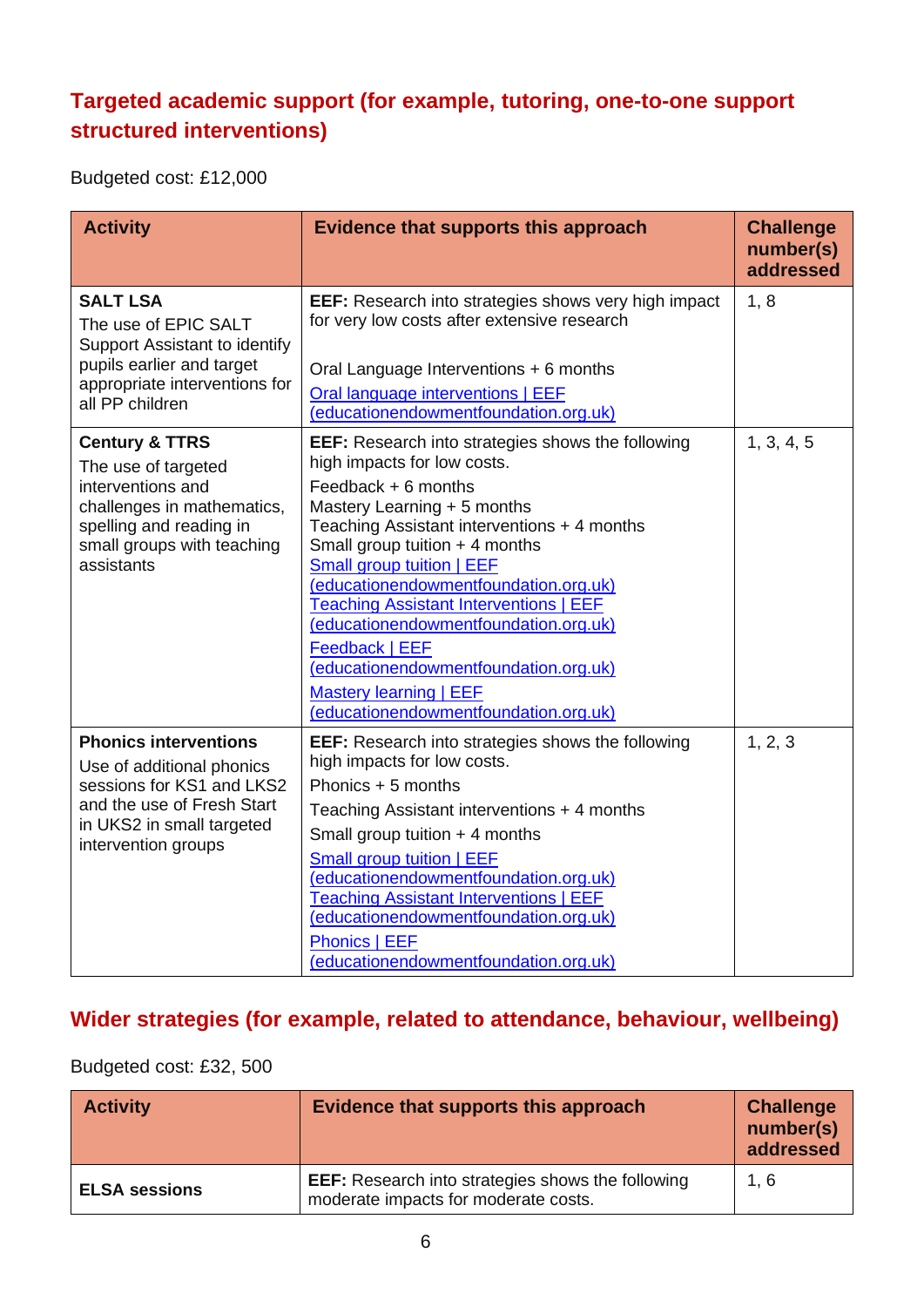| Support wellbeing of pupils<br>and build knowledge,<br>social skills, and resilience<br>through interventions                                                                                                                                             | Social and emotional learning + 4 months<br>Behaviour interventions + 4 months<br>Social and emotional learning   EEF<br>(educationendowmentfoundation.org.uk)<br><b>Behaviour interventions   EEF</b><br>(educationendowmentfoundation.org.uk)                                                                                |      |
|-----------------------------------------------------------------------------------------------------------------------------------------------------------------------------------------------------------------------------------------------------------|--------------------------------------------------------------------------------------------------------------------------------------------------------------------------------------------------------------------------------------------------------------------------------------------------------------------------------|------|
| <b>Attendance</b><br>Increase attendance of PP<br>pupils to 97% to increase<br>access to learning<br>opportunities and<br>interventions.                                                                                                                  | Research from DfE 2010, states that children with<br>poor attendance are less likely to succeed<br>academically and they are more likely not to be in<br>education, employment, or training (NEET) when they<br>leave school.                                                                                                  | 1, 7 |
| <b>Enrichment Fund</b><br>Encourage all PP pupils to<br>access a wide variety of<br>opportunities to widen their<br>experiences and increase<br>wellbeing. Use of<br>enrichment fund to access<br>after school clubs, music<br>lessons, trips and uniform | <b>EEF:</b> Research into strategies shows the following<br>moderate impacts for moderate costs.<br>Extending the school day $+3$ months<br>Arts participation $+3$ months<br><b>Extending school time   EEF</b><br>(educationendowmentfoundation.org.uk)<br>Arts participation   EEF<br>(educationendowmentfoundation.org.uk) | 1, 6 |

# **Total budgeted cost: £49,105**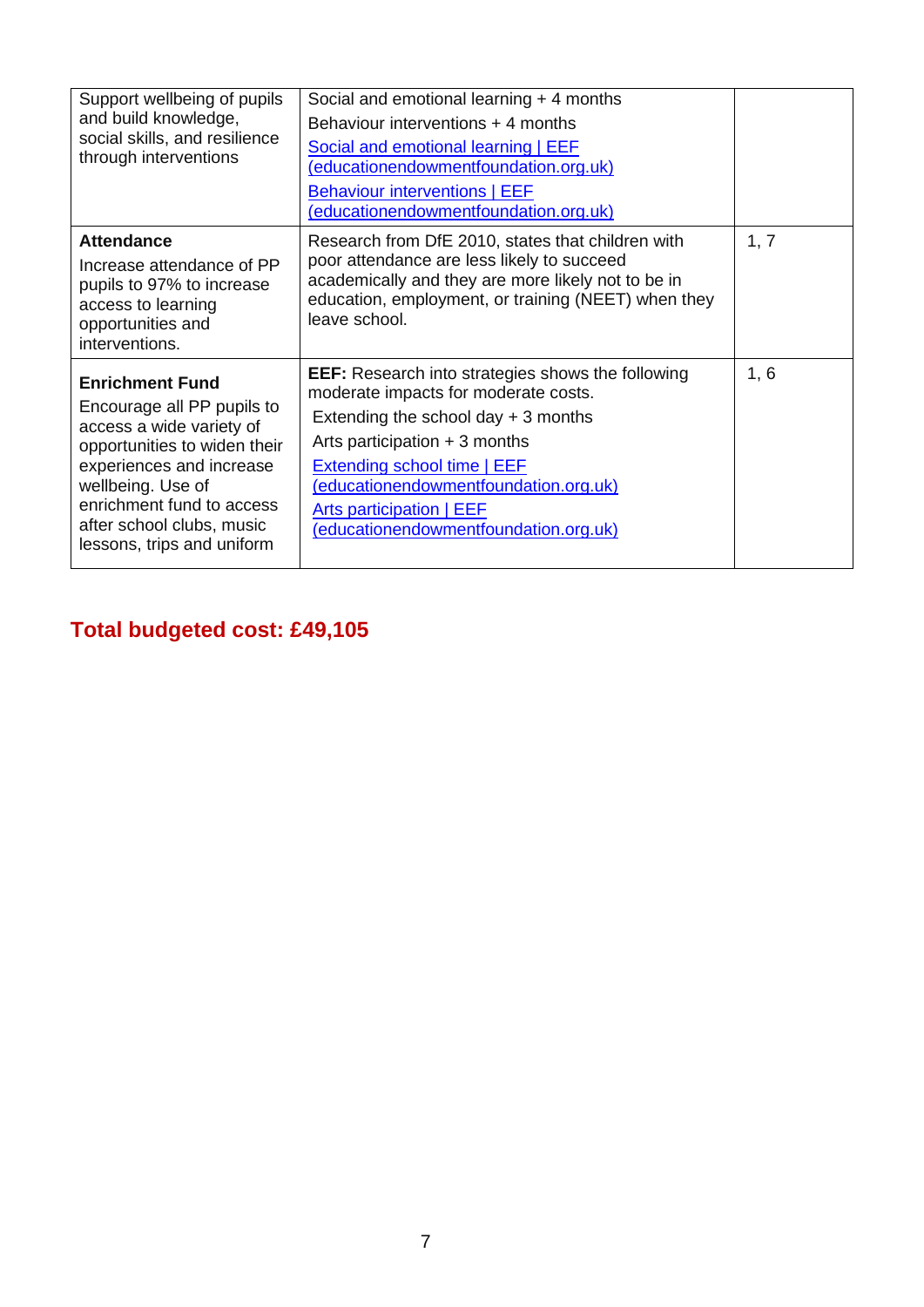## **Part B: Review of outcomes in the previous academic year**

#### **Pupil premium strategy outcomes**

This details the impact that our pupil premium activity had on pupils in the 2020 to 2021 academic year.

Due to the number of changes in schools during 2020/21, wellbeing was at the forefront of our plan to ensure that PP pupils were supported. On entry to school a Bounce Back PSHE unit was taught to all children, while vigorous assessments took place to identify gaps in reading, writing, maths and phonics. Our data showed that although we had made progress towards out intended outcomes in 2018/19, the outcomes we aimed to achieve by 2020/21 in our previous strategy were not realised.

While at school children were identified and then targeted for interventions to close those gaps. The school introduced Insight, to track pupils at the end of the academic year and Pupil Premium data was collected alongside Non-Pupil Premium data to identify gaps moving forward. In year 6 Pupil Premium pupils achieved better than non- Pupil Premium pupils. In Year 1 the largest gaps between Pupil Premium and Non-Pupil Premium children were seen with 100% of Pupil Premium pupils achieving ARE in maths. Only 50% of Pupil Premium pupils would have scored enough to pass the phonics screening. In year 2 the gap between Pupil Premium and Non-Pupil Premium pupils in reading, writing and maths was 48%. In year 3, the gap between Pupil Premium and Non-Pupil Premium pupils in reading, writing and maths was between 14-19%. In year 4, the gap between Pupil Premium and Non-Pupil Premium pupils in reading, writing and maths was between 34-43%. In year 5, the gap between Pupil Premium and Non-Pupil Premium pupils in reading, writing and maths was between 17-43%. In year 6, the gap between Pupil Premium and Non-Pupil Premium pupils in reading, writing and maths was between 18-39%.

The defined expectation from the DFE, three hours KS1 and four hours for KS2 homeschooling a day, meant an increased pressure on some of our parents. These parents were supported by our school staff. Families were supported with technology to support children with their learning, we offered all Pupil Premium pupils access to devices and support with internet access. As a school we purchased 117 devices to ensure that all of our KS2 pupils had access to a device in school and we worked hard to ensure that Blended Learning could take place regardless of if a child was in school or at homme isolating.

Our assessments indicated that the impact of Covid-19 disrupted all subject areas and schools closures were most detrimental to our disadvantaged pupils. Our focus was to ensure that the majority of our Pupil Premium children were in school, receiving high-quality teaching from our teachers. For those dis-advantaged children who were not in school during lockdown, access to live lessons was offered, so they could access the same curriculum as those children in school. Teachers contacted all PP children who were not accessing live lessons through weekly phone calls.

The attendance of our disadvantaged children improved from the previous year - finishing at 94.9% by the summer term, an increase of nearly 6%. However there remained a gap with non Pupil Premium who finished the year with an attendance of 96.51%. This is an area to focus on.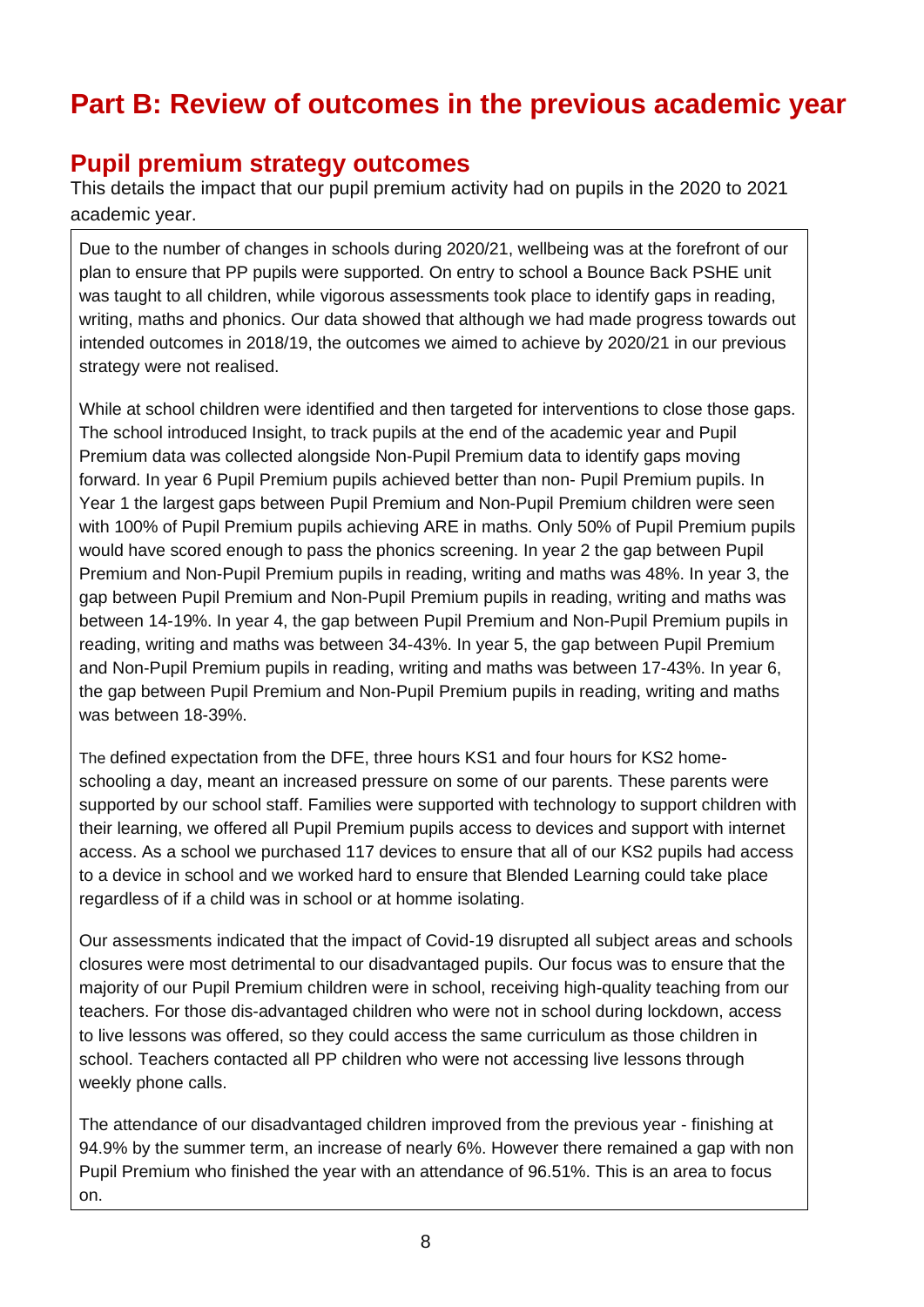## **Externally provided programmes**

*Please include the names of any non-DfE programmes that you purchased in the previous academic year. This will help the Department for Education identify which ones are popular in England*

| <b>Programme</b>                    | <b>Provider</b> |
|-------------------------------------|-----------------|
| <b>Fresh Start</b>                  | Read Write Inc  |
| <b>Phonics</b>                      | Read Write Inc  |
| Maths, Spelling and Reading lessons | Century         |

## **Service pupil premium funding (optional)**

*For schools that receive this funding, you may wish to provide the following information:* 

| <b>Measure</b>                                                                                | <b>Details</b>                                                                                                                                                                                                                                                                                                                                                                                                       |
|-----------------------------------------------------------------------------------------------|----------------------------------------------------------------------------------------------------------------------------------------------------------------------------------------------------------------------------------------------------------------------------------------------------------------------------------------------------------------------------------------------------------------------|
| How did you spend<br>your service pupil<br>premium allocation<br>last academic<br>year?       | The service pupil premium funding was allocated to the Enrichment Fund<br>and pupils were able to select trips, afterschool clubs and or uniform. All<br>pupils in receipt of this funding were also able to access ELSA sessions and<br>were part of the daily reading programme. They are also included in any<br>intervention that has been put in place for all PP children and will be based<br>on their needs. |
| What was the<br>impact of that<br>spending on<br>service pupil<br>premium eligible<br>pupils? | Using the service pupil premium in this way has enabled pupils to access a<br>range of enrichment to improve their school experience and has enhanced<br>learning time. Daily reading has supported the children regardless of ability.<br>Being able to access all PP offers has supported all service pp pupils to<br>make good progress.                                                                          |